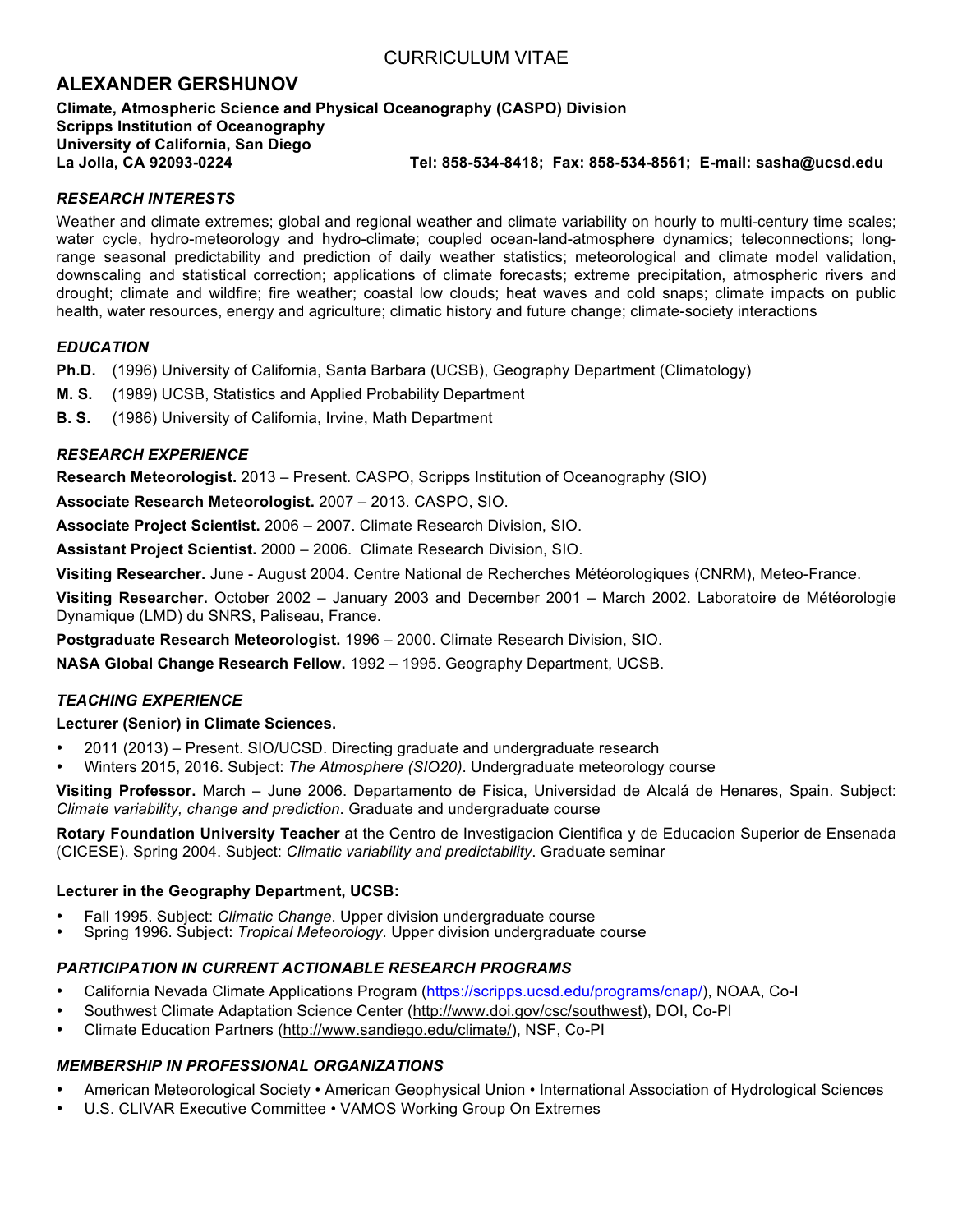## *AWARDS*

- NASA Global Change Research Fellow, 1992–1995
- Rotary Foundation International Teaching Grant, 2004
- UCSD's John Muir Environmental Fellow, 2017

# *ART AND SCIENCE NEXUS*

Co-organized art exhibition *Weather on Steroids: the Art of Climate Change Science* http://www.kpbs.org/news/2017/jun/08/exhibit-features-art-climate-change-science/

# *TOOLS*

Gershunov test (G-test) for spurious low frequency modulations (https://rdrr.io/cran/treeclim/man/g\_test.html, https://cran.r-project.org/web/packages/treeclim/treeclim.pdf) as proposed by Gershunov et al. (2001)

## *MEDIA OUTREACH*

- Numerous interviews to the media on unfolding weather and climate extremes in the news
- American Association for the Advancement of Science (AAAS) SciLine expert on meteorology and climate science
- American Geophysical Union (AGU) Press Office media contact science expert on heat waves

### *LANGUAGES*

• English (fluent) • Russian (native) • French (fluent) • Spanish (workable)

### *PUBLICATIONS, SEMINARS AND PRESENTATIONS AT PROFESSIONAL MEETINGS*

Complete list of publications contains over 90 papers. Over 400 presentations, lectures and invited seminars.

## *REFEREED PUBLICATIONS*

- Abatzoglou, J.T., B.J. Hatchett, P. Fox-Hughes, A.Gershunov, and N.J. Nauslar, 2020: Global climatology of downslope winds. *International Journal of Climatology.* In press.
- Schwartz L. B.J. Malig, J. Guzman Morales, K. Guirguis, A. Gershunov, R. Basu and T. Benmarhnia, 2020: The health burden of fall, winter and spring heat waves in Southern California and contribution of Santa Ana Winds. *Environmental Research Letters.* In press*.*
- McElroy, S., L. Schwartz, H. Green, I. Corcos, K. Guirguis, A. Gershunov and T. Benmarhnia, 2020: Defining heat waves using sub-regional meteorological data to maximize benefits of early warning systems to population health. *Science of the Total Environment*. In press.
- Ilango, S.D., M. Weaver, P. Sheridan, L. Schwarz, T. Bruckner, R. Basu, A. Gershunov and T. Benmarhnia, 2020: Extreme heat episodes and risk of preterm delivery in California, 2005-2013. Environment International, in press.
- Leibel S., M. Nguyen, W. Brick, J. Parker, S. Ilango, R. Aguilera, A. Gershunov, T. Benmarhnia, 2019: Increase in Pediatric Respiratory Visits Associated With Santa Ana Wind-driven Wildfire and PM 2.5 levels in San Diego County. *Annals of the American Thoracic Society,* in press.
- Aguilera, R., A. Gershunov, S.D. Ilango, J. Guzman Morales and T. Benmarhnia, 2019: Santa Ana winds of Southern California impact coastal air quality with and without smoke from wildfires. *GeoHealth*, in press.
- Goddard, L. and A. Gershunov, 2019: Impact of ENSO on weather and climate extremes. Chapter 16 in *El Niño Southern Oscillation in a changing climate*. AGU Books. McPhaden, Santoso and Cai eds. In press.
- Rutz J.J., B. Guan, D. Bozkurt, I. Gorodetskaya, A. Gershunov, D.A. Lavers, K.M. Mahoney, B.J. Moore, W.Neff, P.J. Neiman, F.M. Ralph, A.M. Ramos, H.C. Steen–Larsen, M. Tsukernik, R. Valenzuela, M. Viale, 2019: Global and Regional Perspectives. Chapter 4 in *Atmospheric Rivers*. Springer, In press.
- Barlow, M., W.J. Gutowski Jr., J.R. Gyakum, R.W. Katz, Y.-K. Lim, R.S. Schumacher, M.F. Wehner, M. Bosilovich, A. Gershunov, R. Grotjahn, R. Leung, S. Milrad, L. Agel, 2019: North American extreme precipitation events and related large scale meteorological patterns: a review of statistical methods, dynamics, modeling, and trends. *Climate Dynamics*, in press.
- Corringham, T.W., F.M. Ralph, A. Gershunov, D.R. Cayan and C.A. Talbot, 2019: Atmospheric rivers drive flood damages in the western United States. *Science Advances*, in press.
- Malig, B.J., X.M. Wu, K.Guirguis, A. Gershunov and R. Basu, 2019: Associations between ambient temperature and hepatobiliary and renal hospitalizations in California 1999 to 2009. *Environmental Health Perspectives*, in press.
- Williams A.P., J.T. Abatzoglou, A. Gershunov, J. Guzman Morales, D.A. Bishop and D.P. Lettenmaier, 2019: The link between anthropogenic climate change and wildfire in California. *Future Earth*, 7. https://doi.org/ 10.1029/2019EF00121. https://agupubs.onlinelibrary.wiley.com/doi/epdf/10.1029/2019EF001210
- Gershunov, A., T.M. Shulgina, R.E.S. Clemesha, K. Guirguis, D.W. Pierce, M.D. Dettinger, D.A. Lavers, D.R. Cayan, S.D. Polade, J. Kalansky and F.M. Ralph, 2019: Precipitation regime change in Western North America: The role of Atmospheric Rivers. *Nature Scientific Reports*, 9:9944, DOI: 10.1038/s41598-019-46169-w. https://rdcu.be/bJPK0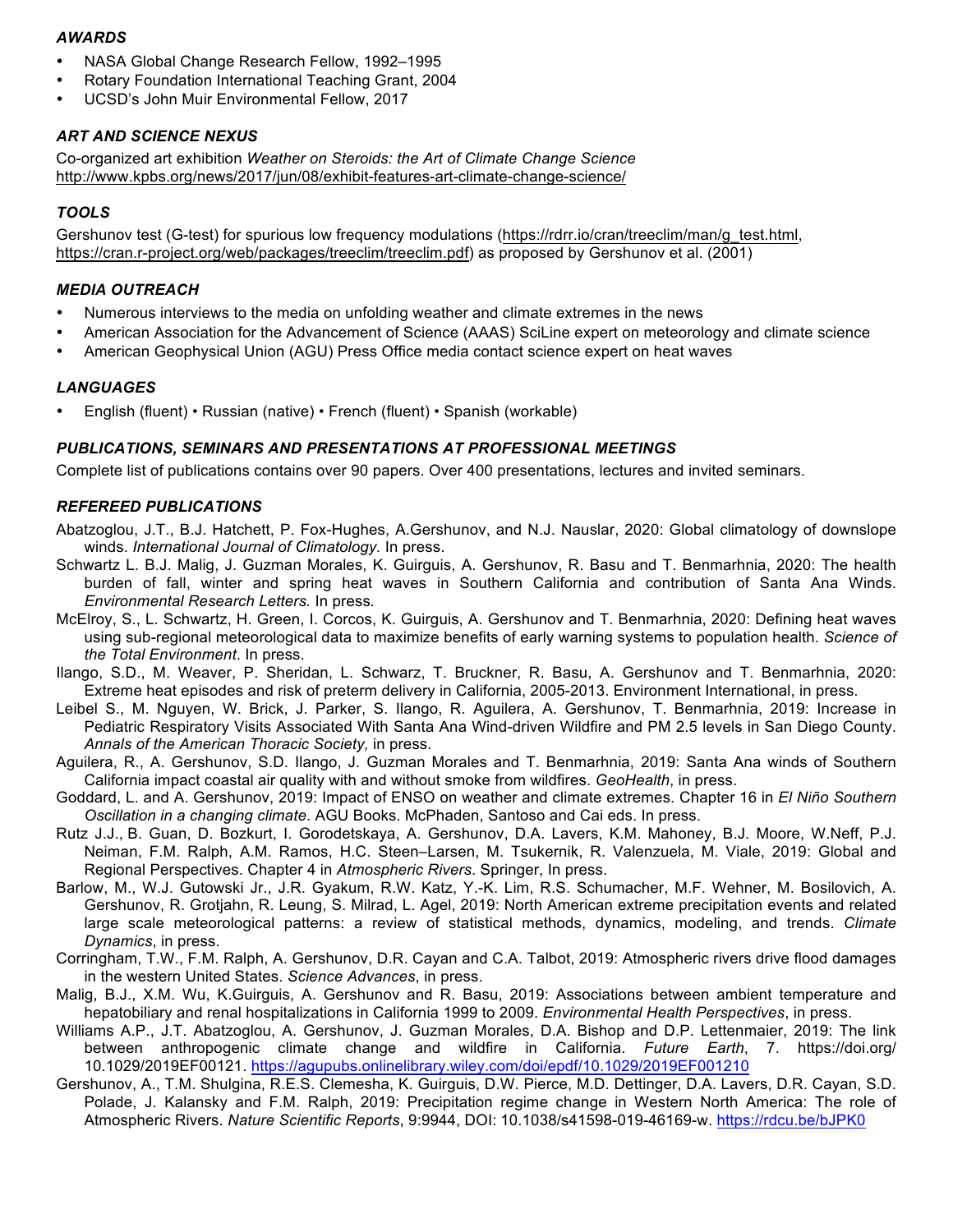- Aguilera, R., A. Gershunov and T. Benmarhnia, 2019: Atmospheric rivers impact California's coastal water quality via extreme precipitation. *Science of the Total Environment*, 671, 488–494.
- Guzman Morales, J. and A. Gershunov, 2019: Climate change suppresses Santa Ana Winds of Southern California and sharpens their seasonality. *GRL*, doi: 10.1029/2018GL080261.
- Guirguis, K, A. Gershunov, T. Shulgina, A. Subramanian, R.E.S. Clemesha, F.M. Ralph, 2018: Circulation drivers of Atmospheric Rivers along the North American West Coast. *GRL,* 45*. https://doi.org/10.1029/2018GL079249*
- Ralph, F.M., A.M. Wilson, T. Shulgina, B. Kawzenuk, S. Sellars, J.J. Rutz, M. Asgari-Lamjiri, E.A. Barnes, A. Gershunov, B. Guan, K. Nardi, T. Osborne, and G.A. Wick, 2018: Comparison of Atmospheric River Detection Tools: How Many Atmospheric Rivers Hit Northern California's Russian River Watershed? *Climate Dynamics*. https://doi.org/10.1007/s00382-018-4427-5.
- Basu, R., X. Wu, A. Gershunov, K. Guirguis, T. Benmarhnia, 2018: Heat waves and health impacts in California. California's Fourth Climate Change Assessment. California Energy Commission. Publication number EXT-CCC4A-2018-XXXX, in press.
- Dias, D.F., D.R. Cayan and A. Gershunov, 2018: Statistical prediction of minimum and maximum air temperature in California and Western North America. California's Fourth Climate Change Assessment. California Energy Commission. Publication number EXT-CCC4A-2018-XXXX, in press.
- Syphard, A.D., A. Gershunov, D.M. Lawson, H. Rivera Huerta, J. Guzman-Morales, and M.K. Jennings. 2018: San Diego Wildfires: Drivers of Change and Future Outlook. Pages 49 - 69 *in:* Jennings, M.K., D. Cayan, J. Kalansky, A.D. Pairis et al. *San Diego County ecosystems: ecological impacts of climate change on a biodiversity hotspot*. California's Fourth Climate Change Assessment, California Energy Commission. Publication number: EXT-CCC4A- 2018-010
- Lawson, D.M., R.E.S. Clemesha, S. Vanderplank, A. Gershunov, and D. Cayan. 2018. Impacts and Influences of Coastal Low Clouds and Fog on Biodiversity in San Diego. Pages 69-89 *in:* Jennings, M.K., D. Cayan, J. Kalansky, A.D. Pairis et al. *San Diego County Ecosystems: Ecological Impacts Of Climate Change On A Biodiversity Hotspot*. California's Fourth Climate Change Assessment, California Energy Commission. Publication number: EXT-CCC4A- 2018-010
- Guirguis, K., A. Gershunov, T.M. Shulgina, R.E.S. Clemesha, F.M. Ralph, 2018: Atmospheric Rivers impacting Northern California and their modulation by a variable climate. *Climate Dynamics*. https://doi.org/10.1007/s00382-018-4532-5
- Vashishtha, D., W. Sieber, B. Hailey, K. Guirguis, A. Gershunov, W. Al-Delaimy, 2018: Outpatient Clinic Visits During Heat Waves: Findings From a Large Family Medicine Clinical Database. *Family Practice*, cmy013, https://doi.org/10.1093/fampra/cmy013.
- Guirguis, K., R. Basu, W. Al-Delaimy, T. Benmarhnia, R.E.S. Clemesha, I. Corcos, J. Guzman-Morales, B. Hailey, I. Small, A. Tardy, D. Vashishtha, J.G. Zivin, and A. Gershunov, 2018: Heat, disparities, and health outcomes in San Diego County's diverse climate zones. *GeoHealth*, 2, https:/doi.org/10.1029/2017GH000127*.*
- Shields, C. A., J. J. Rutz, L.-Y. Leung, F. M. Ralph, M. Wehner, B. Kawzenuk, J.M. Lora, E. McClenny, T. Osborne, A. E. Payne, P. Ullrich, A. Gershunov, N. Goldenson, B. Guan, Y. Qian, A.M. Ramos, C. Sarangi, S. Sellars, I. Gorodetskaya, K. Kashinath, V. Kurlin, K. Mahoney, G. Muszynski, R. Pierce, A. C. Subramanian, R. Tome, D. Waliser, D. Walton, G. Wick, A. Wilson, D. Lavers, Prabhat, A. Collow, H. Krishnan, G. Magnusdottir, and P. Nguyen, 2018: Atmospheric River Tracking Method Intercomparison Project (ARTMIP): project goals and experimental design, *Geoscientific Model Development*, 11, 2455-2474, https://doi.org/10.5194/gmd-11-2455-2018.
- Sherbakov, T., B.J. Malig, K. Guirguis, A. Gershunov, R. Basu, 2017: Ambient Temperature and Added Heat Wave Effects on Hospitalizations in California from 1999-2009. *Environmental Research*, 160, 83-90.
- Clemesha, R.E.S., K. Guirguis, A. Gershunov, I. Small and A.Tardy, 2017: California heat waves: their spatial evolution, variation and coastal modulation by low clouds. *Climate Dynamics*, DOI 10.1007/s00382-017-3875-7.
- Guirguis, K., A. Gershunov, D.R. Cayan and D. Pierce, 2017: Heat wave probability in the changing climate of the Southwest US. *Climate Dynamics,* DOI: 10.1007/s00382-017-3850-3.
- Polade, S.D., A. Gershunov, D.R. Cayan, M.D. Dettinger and D.W. Pierce, 2017: Precipitation in a warming world: Assessing projected hydro-climate of California and other Mediterranean climate regions. *Nature Scientific Reports*, 7: *10783*, DOI:10.1038/s41598-017-11285-y.
- Gershunov A., T.M. Shulgina, F.M. Ralph, D. Lavers and J.J. Rutz, 2017: Assessing climate-scale variability of Atmospheric Rivers affecting western North America. *Geophysical Research Letters*, 44, doi:10.1002/2017GL074175.
- Clemesha, R.E.S., A.Gershunov, S.F. Iacobellis and D.R. Cayan, 2017: Daily Variability of California Coastal Low Cloudiness: A Balancing Act between Stability and Subsidence. *Geophysical Research Letters*, 44, 3330–3338, doi:10.1002/2017GL073075.
- Guzman Morales, J., A. Gershunov, J. Theiss, H. Li and D.R. Cayan, 2016: Santa Ana Winds of southern California: Their climatology, extremes, and behavior spanning six and a half decades. *Geophysical Research Letters*, 43, doi:10.1002/2016GL067887.
- Clemesha, R.E.S., A. Gershunov, S.F. Iacobellis, D.R. Cayan and A.P. Williams, 2016: The Northward March of Summer Low Cloudiness along the California Coast. *Geophysical Research Letters*, 43, doi:10.1002/2015GL067081.
- Grotjahn R., R. Black, R. Leung, M.F. Wehner, M. Barlow, M. Bosilovich, A. Gershunov, W.J. Gutowski Jr., J.R. Gyakum, R.W. Katz, Y.-Y. Lee, Y.-K. Lim, Prabhat, 2016: North American Extreme Temperature Events and Related Large Scale Meteorological Patterns: A Review of Statistical Methods, Dynamics, Modeling, and Trends. *Climate Dynamics*, 46, 1151-1184, doi: 10.1007/s00382-015-2638-6.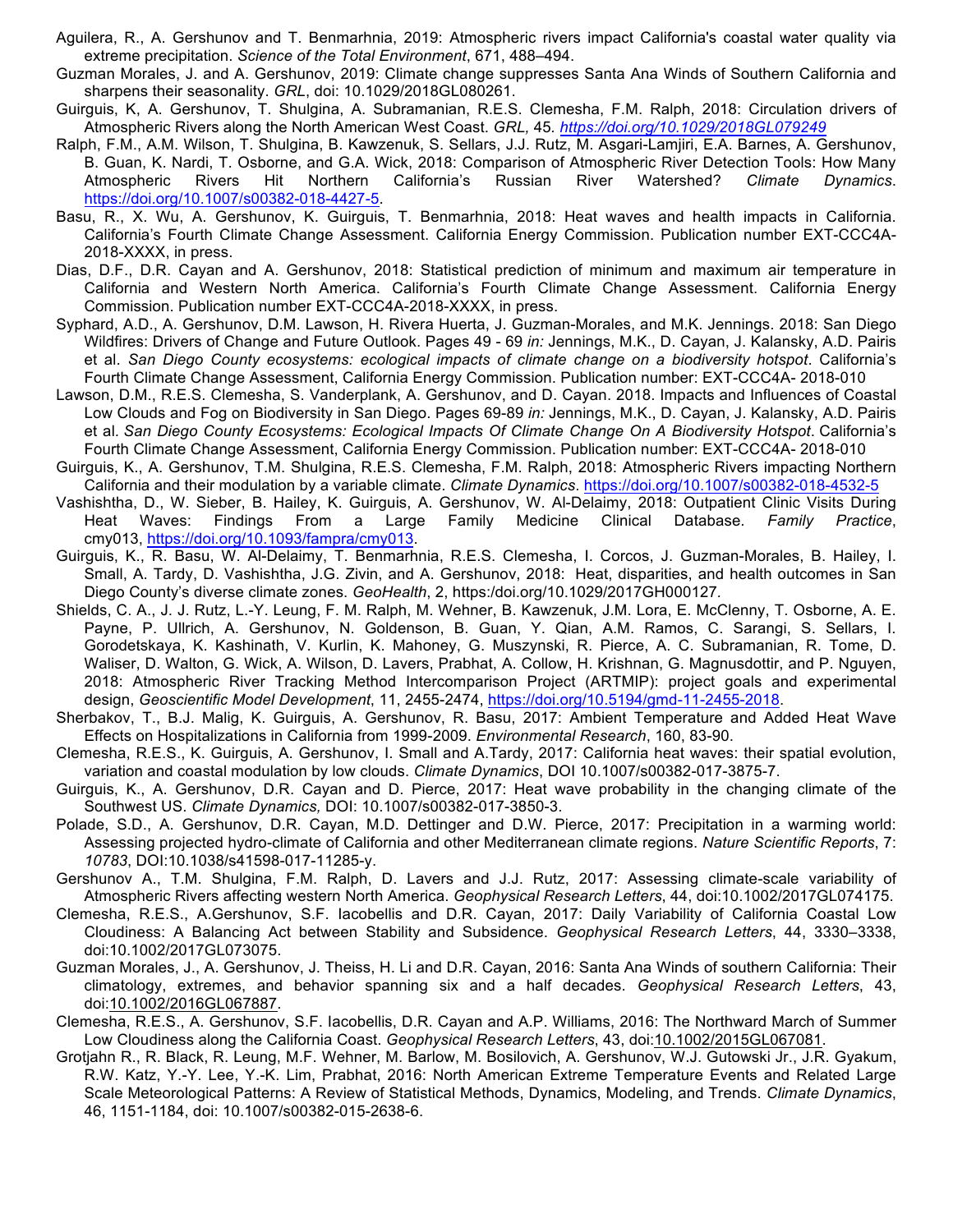- Guirguis, K., A. Gershunov and D.R. Cayan, 2015: Interannual variability in associations between seasonal climate, weather and extremes: wintertime temperature over the Southwestern United States. *Environmental Research Letters*, 10, 124023, doi:10.1088/1748-9326/10/12/124023.
- Lavers, D.A., F.M. Ralph, D.E. Waliser, A. Gershunov and M.D. Dettinger, 2015: Climate change intensification of horizontal water vapor transport in CMIP5. *Geophysical Research Letters*, 42, 5617-5625, doi:10.1002/2015GL064672.
- Cavanaugh, N.R., A. Gershunov, 2015: Probabilistic Tail Dependence of Intense Precipitation on Spatiotemporal Scale in Observations, Reanalyses, and GCMs. *Climate Dynamics*, 45, 2965-2975, DOI:10.1007/s00382-015-2517-1.
- Cavanaugh, N.R., A. Gershunov, A.K. Panorska, and T.J. Kozubowski, 2015: The Probability Distribution of Intense Daily Precipitation. *Geophysical Research Letters*, 42, 1560–1567. doi: 10.1002/2015GL063238.
- Schwartz, R.E., A. Gershunov, S.F. Iacobellis and D.R. Cayan, 2014: North American West Coast Summer Low Cloudiness: Broad Scale Variability Associated with Sea Surface Temperature. *Geophysical Research Letters*. 41, 3307–3314, DOI: 10.1002/2014GL059825.
- Polade, S.D., D.W. Pierce, D.R. Cayan, A. Gershunov and M.D. Dettinger, 2014: The key role of dry days in changing regional climate and precipitation regimes. *Nature Scientific Reports* 4, 4364; DOI:10.1038/srep04364.
- Guirguis, K., A. Gershunov, A. Tardy and R. Basu, 2014: The Impact of Recent Heat Waves on Human Health in California. *Journal of Applied Meteorology and Climatology*, 53, 3-19.
- Brown, H. E., A. C. Comrie, D. M. Drechsler, C. M. Barker, R. Basu, T. Brown, A. Gershunov, A. M. Kilpatrick, W. K. Reisen, and D. M. Ruddell. 2013. "Human Health." Chapter 15 in Assessment of Climate Change in the Southwest United States: A Report Prepared for the National Climate Assessment, edited by G. Garfin, A. Jardine, R. Merideth, M. Black, and S. LeRoy, 312–339. A report by the Southwest Climate Alliance. NCA Regional Input Reports. Washington, DC: Island Press. ISBN 9781610914468
- Gershunov, A., B. Rajagopalan, J. Overpeck, K. Guirguis, D. Cayan, M. Hughes, M. Dettinger, C. Castro, R. E. Schwartz, M. Anderson, A. J. Ray, J. Barsugli, T. Cavazos, and M. Alexander. 2013. "Future Climate: Projected Extremes." Chapter 7 in *Assessment of Climate Change in the Southwest United States: A Report Prepared for the National Climate Assessment*, edited by G. Garfin, A. Jardine, R. Merideth, M. Black, and S. LeRoy, 126–147. A report by the Southwest Climate Alliance. NCA Regional Input Reports. Washington, DC: Island Press. ISBN 9781610914468
- Cayan, D., M. Tyree, K. E. Kunkel, C. Castro, A. Gershunov, J. Barsugli, A. J. Ray, J. Overpeck, M. Anderson, J. Russell, B. Rajagopalan, I. Rangwala, and P. Duffy. 2013. "Future Climate: Projected Average." Chapter 6 in *Assessment of Climate Change in the Southwest United States: A Report Prepared for the National Climate Assessment*, edited by G. Garfin, A. Jardine, R. Merideth, M. Black, and S. LeRoy, 101–125. A report by the Southwest Climate Alliance. NCA Regional Input Reports. Washington, DC: Island Press. ISBN 9781610914468
- Polade, S.D., A. Gershunov, D.R. Cayan, M.D. Dettinger and D.W. Pierce, 2013: Natural climate variability and teleconnections to precipitation over the Pacific-North American region in CMIP3 and CMIP5 models. *Geophysical Research Letters*, *40*, doi:10.1002/grl.50491.
- Rodó X., M. Pascual, F.J. Doblas-Reyes, A. Gershunov, D.A. Stone, F. Giorgi, P.J. Hudson, J. Kinter, M.-À. Rodríguez-Arias, N.Ch. Stenseth, D. Alonso, J. Garcia-Serrano, A.P. Dobson, 2013: Climate Change and Infectious Diseases: Can we meet the needs for better prediction? *Climatic Change*, 118, 625-640.
- Gershunov A. and K. Guirguis, 2012: California heat waves in the present and future. *Geophysical Research Letters*, 39, L18710, doi:10.1029/2012GL052979.
- Semenza, J.C., J.S. Caplan, G. Buescher, T. Das, M.V. Brinks and A. Gershunov, 2012: Climate Change and Health Risk from Swimming at California Beaches. *Emerging Infectious Diseases*, DOI: 10.1007/s10393-012-0779-1.
- Macias D., M.R. Landry, A. Gershunov, A.J. Miller and P.J.S. Franks, 2012: Climatic Control of Upwelling Variability along the Western North-American Coast. *PLoS ONE*, 7, 1-13.
- Gershunov, A, Z. Johnston, H.G. Margolis and K. Guirguis, 2011: The California Heat Wave 2006 with Impacts on Statewide Medical Emergency: A space-time analysis. *Geography Research Forum*, 31, 6-31.
- Guirguis, K., A. Gershunov, R. Schwartz and S. Bennett, 2011: Recent warm and cold daily winter temperature extremes in the Northern Hemisphere, *Geophysical Research Letters*, 38, L17701, doi:10.1029/2011GL048762.
- Cayan, D.R., T. Das, D.W. Pierce, T.P. Barnett, M. Tyree and A Gershunov, 2010: Future dryness in the southwest US and the hydrology of the early 21st century drought. *PNAS*, 107, 21271-21276, doi:10.1073/pnas.0912391107.
- Gershunov A., D. Cayan and B. Retournaz, 2010: California Heat Waves with Impacts on Wine Grapes. In E.G. Pavia, J. Sheinbaum and J. Candela (Eds), *The Ocean, the Wine, and the Valley: The Lives of Antoine Badan*, Lulu Press, 205-223, ISBN 978-0-557-94026-4.
- OrtizBevia, M., I. Perez-Gonzalez, F. Alvarez-Garcia and A. Gershunov, 2010: Nonlinear estimation of El Niño impact on the North Atlantic winter. *Journal of Geophysical Research*, 115, 10pp, doi:10.1029/2009JD013387.
- Ben Ari, T., A. Gershunov, T. Rouyer, B. Cazelles, K.L. Gage, N.Ch. Stenseth, 2010: Interannual variability of human plague occurrence in the western U.S. explained by tropical and North Pacific Ocean climate variability. *American Journal of Tropical Medicine & Hygiene*, 83, 624-632.
- Gershunov, A., D. Cayan and S. Iacobellis, 2009: The great 2006 heat wave over California and Nevada: Signal of an increasing trend. *Journal of Climate*, 22, 6181–6203.
- Favre, A. and A. Gershunov, 2009: North Pacific cyclonic and anticyclonic transients in a global warming context: possible consequences for Western North American daily precipitation and temperature extremes. *Climate Dynamics*, 32, 969- 987.